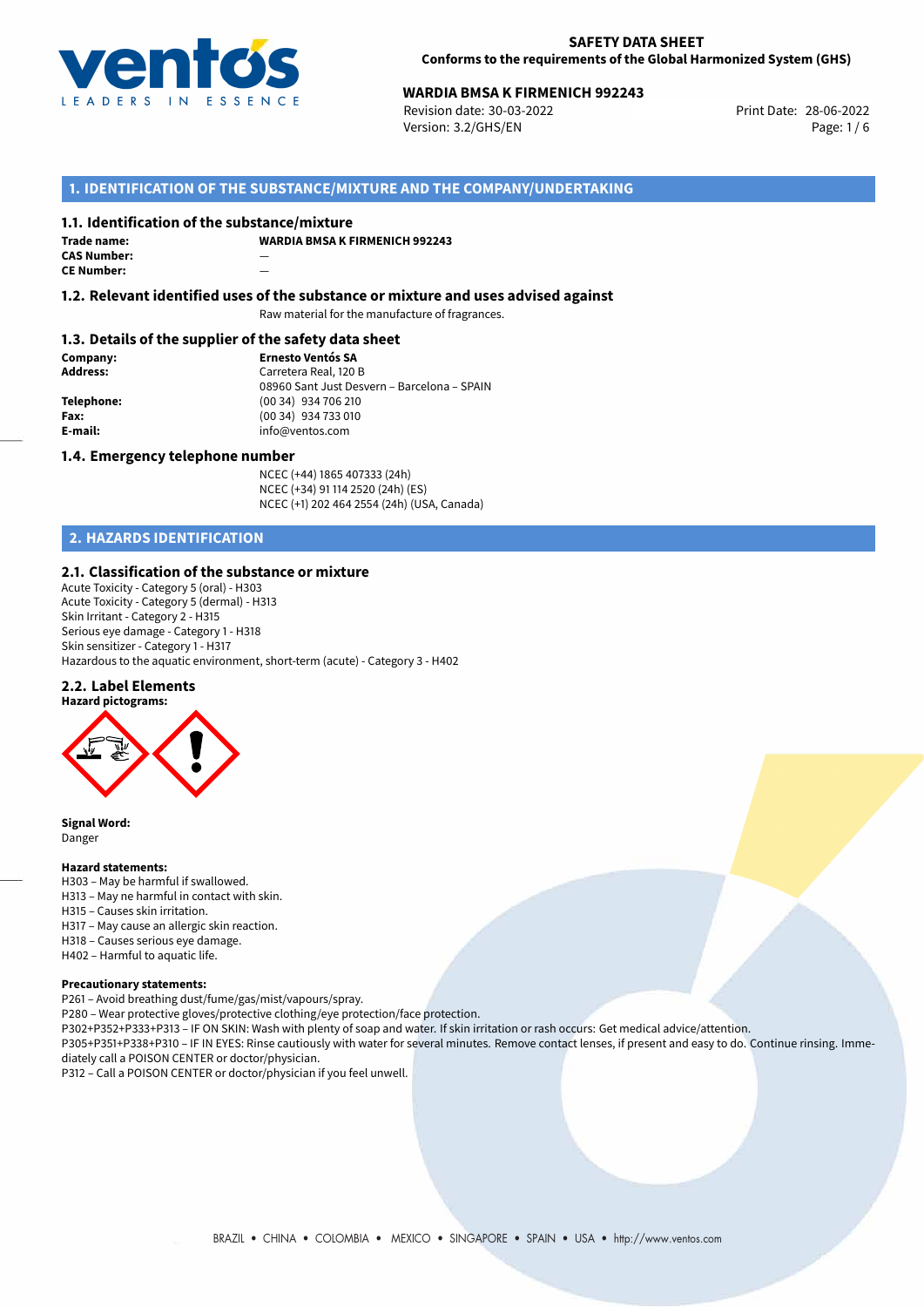

# **WARDIA BMSA K FIRMENICH 992243**<br>
Revision date: 30-03-2022<br>
Print Date: 28-06-2022

Revision date: 30-03-2022 Version: 3.2/GHS/EN Page: 2 / 6

#### **Substances responsible for the health hazards:**

10-UNDECENAL BENZOPHENONE CITRONELLOL GERANIOL GERANYL ACETATE HYDROXYCITRONELLAL LINALOOL PHENYL ETHYL ALCOHOL

## **2.3. Other hazards**

## No Information available

## **3. COMPOSITION/INFORMATION ON INGREDIENTS**

## **3.1. Substances**

Not applicable

#### **3.2. Mixtures**

MIXTURE OF AROMATIC SUBSTANCES

Hazardous constituents:

| <b>Chemical Name</b>   | % (w/w)           | <b>CAS No</b><br><b>EC No</b> | <b>Classification according to GHS</b>                                                                                                                                                                                                                                                                                                      |  |  |
|------------------------|-------------------|-------------------------------|---------------------------------------------------------------------------------------------------------------------------------------------------------------------------------------------------------------------------------------------------------------------------------------------------------------------------------------------|--|--|
| PHENYL ETHYL ALCOHOL   | $\geq$ 25; $<$ 50 | $60-12-8$<br>200-456-2        | Acute Toxicity - Category 4 (oral) - H302<br>Acute Toxicity - Category 5 (dermal) - H313<br>Skin Irritant - Category 3 - H316<br>Eye Irritant - Category 2A - H319                                                                                                                                                                          |  |  |
| CITRONELLOL            | $\geq$ 10; <25    | 106-22-9<br>203-375-0         | Acute Toxicity - Category 5 (oral) - H303<br>Acute Toxicity - Category 5 (dermal) - H313<br>Skin Irritant - Category 2 - H315<br>Eye Irritant - Category 2A - H319<br>Skin sensitizer - Category 1B - H317<br>Hazardous to the aquatic environment, short-term (acute) - Category 2 - H401                                                  |  |  |
| <b>GERANIOL</b>        | $>1$ ; $<$ 10     | 106-24-1<br>203-377-1         | Acute Toxicity - Category 5 (oral) - H303<br>Skin Irritant - Category 2 - H315<br>Serious eye damage - Category 1 - H318<br>Skin sensitizer - Category 1 - H317<br>Hazardous to the aquatic environment, short-term (acute) - Category 3 - H402                                                                                             |  |  |
| <b>BENZOPHENONE</b>    | $>1$ ; <10        | 119-61-9<br>204-337-6         | Acute Toxicity - Category 5 (oral) - H303<br>Acute Toxicity - Category 5 (dermal) - H313<br>Specific target organ toxicity following repeated exposure - Category 2 - H373<br>Hazardous to the aquatic environment, short-term (acute) - Category 2 - H401<br>Hazardous to the aquatic environment, long-term (chronic) - Category 3 - H412 |  |  |
| <b>LINALOOL</b>        | $>1$ ; $<$ 10     | 78-70-6<br>201-134-4          | Flammable Liquids - Category 4 - H227<br>Acute Toxicity - Category 5 (oral) - H303<br>Skin Irritant - Category 2 - H315<br>Eye Irritant - Category 2A - H319<br>Skin sensitizer - Category 1B - H317<br>Hazardous to the aquatic environment, short-term (acute) - Category 3 - H402                                                        |  |  |
| HYDROXYCITRONELLAL     | $>1$ ; $<$ 10     | $107 - 75 - 5$<br>203-518-7   | Eye Irritant - Category 2A - H319<br>Skin sensitizer - Category 1B - H317<br>Hazardous to the aquatic environment, short-term (acute) - Category 3 - H402                                                                                                                                                                                   |  |  |
| <b>GERANYL ACETATE</b> | $>0.1$ ; <1       | 105-87-3<br>203-341-5         | Skin Irritant - Category 2 - H315<br>Skin sensitizer - Category 1B - H317<br>Hazardous to the aquatic environment, short-term (acute) - Category 2 - H401<br>Hazardous to the aquatic environment, long-term (chronic) - Category 3 - H412                                                                                                  |  |  |
| 10-UNDECENAL           | $>0.1$ ; <1       | $112 - 45 - 8$<br>203-973-1   | Flammable Liquids - Category 4 - H227<br>Skin Irritant - Category 3 - H316<br>Skin sensitizer - Category 1B - H317<br>Hazardous to the aquatic environment, short-term (acute) - Category 2 - H401<br>Hazardous to the aquatic environment, long-term (chronic) - Category 3 - H412                                                         |  |  |

[See the full text of the hazard statements in section 16.](#page-5-0)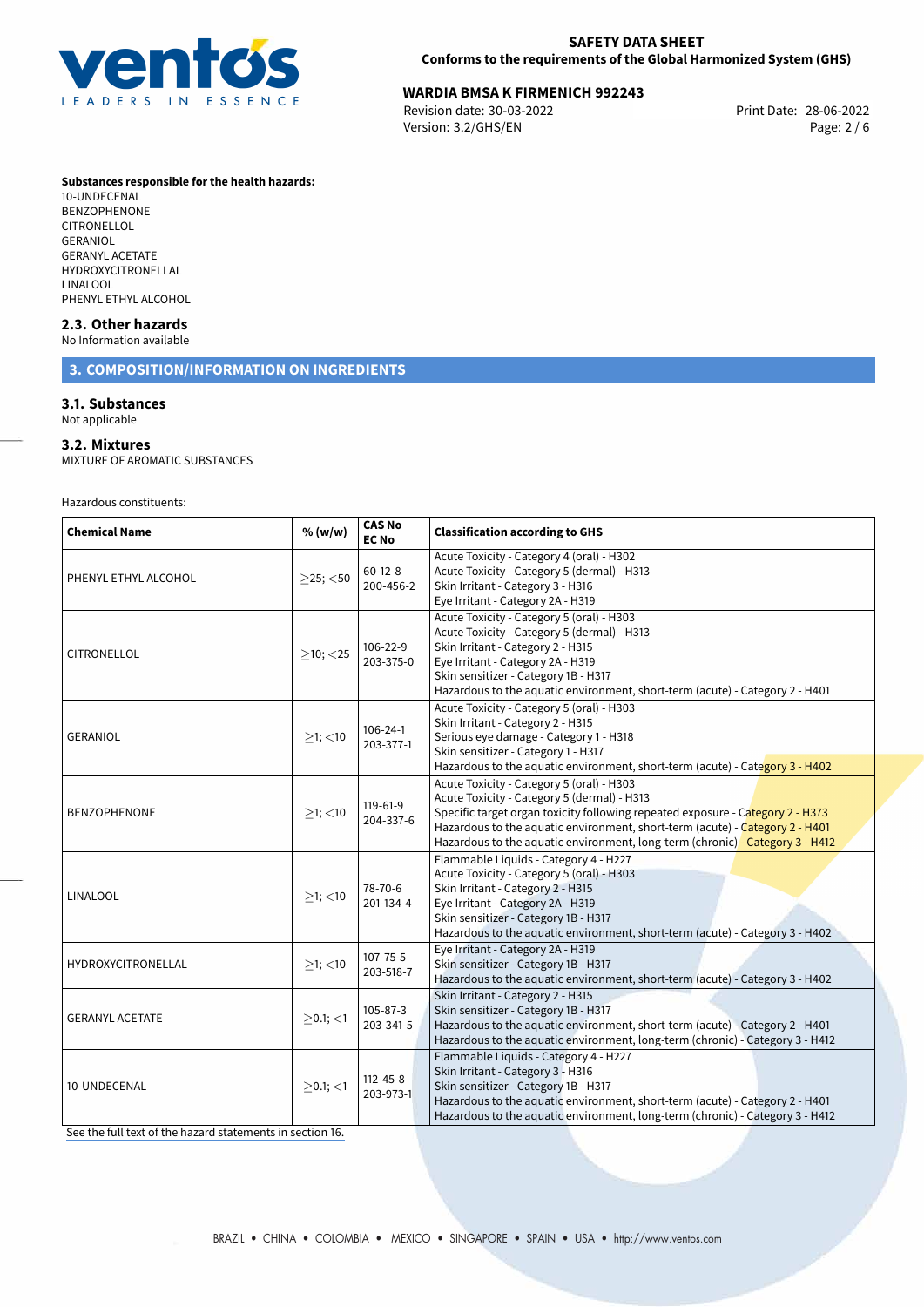

# **WARDIA BMSA K FIRMENICH 992243**<br>
Revision date: 30-03-2022<br>
Print Date: 28-06-2022

Revision date: 30-03-2022 Version: 3.2/GHS/EN Page: 3 / 6

## **4. FIRST-AID MEASURES**

## **4.1. Description of necessary first aid measures**

| Ingestion:    | Rinse mouth with water.<br>Obtain medical advice.<br>Keep at rest. Do not induce vomiting.                                                           |
|---------------|------------------------------------------------------------------------------------------------------------------------------------------------------|
| Eye contact:  | In case of contact with eyes, rinse immediately with plenty of water for at least 15 minutes and seek medical advice.                                |
| Inhalation:   | Remove person to fresh air and keep at rest.<br>Seek immediate medical advice.                                                                       |
| Skin contact: | Take off immediately all contaminated clothing.<br>Thoroughly wash affected skin with soap and water.<br>Seek medical attention if symptoms persist. |

#### **4.2. Most important symptoms and effects, both acute and delayed** No information available.

# **4.3. Indication of any immediate medical attention and special treatment needed**

No information available.

## **5. FIRE-FIGHTING MEASURES**

## **5.1. Extinguishing Media**

Water spray, carbon dioxide, dry chemical powder or appropriate foam. For safety reasons do not use full water jet.

### **5.2. Special hazards arising from the substance or mixture**

Known or Anticipated Hazardous Products of Combustion: Emits toxic fumes under fire conditions.

## **5.3. Advice for firefighters**

High temperatures can lead to high pressures inside closed containers. Avoid inhalation of vapors that are created. Use appropriate respiratory protection. Do not allow spillage of fire to be poured into drains or watercourses. Wear self-contained breathing apparatus and protective clothing.

## **6. ACCIDENTAL RELEASE MEASURES**

### **6.1. Personal precautions, protective equipment and emergency procedures**

Evacuate surronding areas. Ensure adequate ventilation. Keep unnecessary and unprotected personnel from entering. Do not breathe vapor/spray. Avoid contact with skin and eyes. Information regarding personal protective measures: see section 8.

### **6.2. Environmental precautions**

To avoid possible contamination of the environment, do not discharge into any drains, surface waters or groundwaters.

### **6.3. Methods and materials for containment and cleaning up**

Cover with an inert, inorganic, non-combustible absorbent material (e.g. dry-lime, sand, soda ash). Place in covered containers using non-sparking tools and transport outdoors. Avoid open flames or sources of ignition (e.g. pilot lights on gas hot water heater). Ventilate area and wash spill site after material pickup is complete.

### **6.4. Reference to other sections**

Information regarding exposure controls, personal protection and disposal considerations can be found in sections 8 and 13.

# **7. HANDLING AND STORAGE**

### **7.1. Precautions for safe handling**

Do not store or handle this material near food or drinking water. Do not smoke. Avoid contact with the eyes, skin and clothing. Wear protective clothing and use glasses. Observe the rules of safety and hygiene at work. Keep in the original container or an alternative made from a compatible material.

## **7.2. Conditions for safe storage, including any incompatibilities**

Store in tightly closed and preferably full containers in a cool, dry and ventilated area, protected from light. Keep away from sources of ignition (e.g. hot surfaces, sparks, flame and static discharges). Keep away from incompatible materials (see section 10).

### **7.3. Specific end use(s)**

No information available.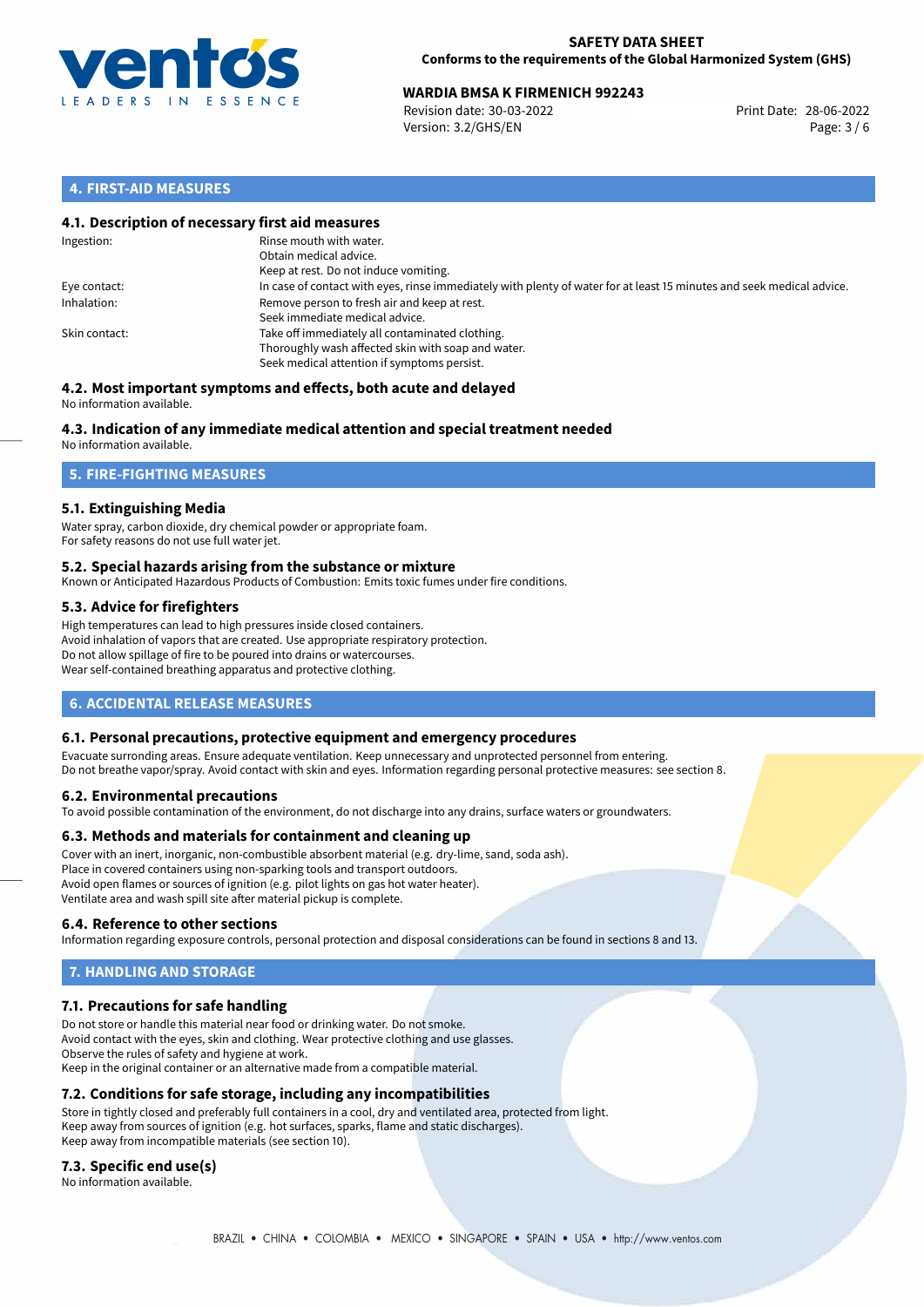

# **WARDIA BMSA K FIRMENICH 992243**<br>28-06-2022 Print Date: 28-06-2022 Print Date: 28-06-2022

Revision date: 30-03-2022 Version: 3.2/GHS/EN Page: 4 / 6

## **8. EXPOSURE CONTROLS AND PERSONAL PROTECTION**

### **8.1. Control parameters**

#### Components with occupational exposure limits:

| <b>Chemical Name</b> | <b>CAS No</b> | Norm.<br>the contract of the contract of the | 8 hr.  |     |                   | 15 min. |     |                   |
|----------------------|---------------|----------------------------------------------|--------|-----|-------------------|---------|-----|-------------------|
|                      |               |                                              | - ---  | ppm | mg/m <sup>3</sup> |         | ppm | mg/m <sup>3</sup> |
| LINALOOL             | 78-70-6       | ES (España)                                  | VLA-ED |     |                   | VLA-EC  |     |                   |

#### **8.2. Exposure controls**

Measures should be taken to prevent materials from being splashed into the body. Provide adequate ventilation, according to the conditions of use. Use a mechanical exhaust if required.

#### **8.3. Individual protection measures, such as personal protective equipment**

| Eye/Face protection:             | Chemical safety goggles are recommended. Wash contaminated goggles before reuse.                                                            |
|----------------------------------|---------------------------------------------------------------------------------------------------------------------------------------------|
| <b>Hand Protection:</b>          | Chemical-resistant gloves are recommended. Wash contaminated gloves before reuse.                                                           |
| Body protection:                 | Personal protective equipment for the body should be selected based on the task being performed and the risks<br>involved.                  |
| Respiratory Protection:          | In case of insufficient ventilation, use suitable respiratory equipment.                                                                    |
| Environmental exposure controls: | Emissions from ventilation or process equipment should be checked to ensure they comply with environmental<br>protection legislation.       |
|                                  | In some cases, filters or engineering modifications to the process equipment will be necessary to reduce emissions to<br>acceptable levels. |

## **9. PHYSICAL AND CHEMICAL PROPERTIES**

#### **9.1. Information on basic physical and chemical properties**

| Appearance:                            | Liquid                     |
|----------------------------------------|----------------------------|
| Colour:                                | Conforms to standard       |
| Odour:                                 | Conforms to standard       |
| Odour theshold:                        | Not determined             |
| pH:                                    | Not determined             |
| Melting point/freezing point:          | Not determined             |
| Boling point/boiling range (°C):       | Not determined             |
| Flash point:                           | $101^{\circ}$ C            |
| Evaporation rate:                      | Not determined             |
| Flammability:                          | Not determined             |
| Lower flammability/Explosive limit:    | Not determined             |
| Upper flammability/Explosive limit:    | Not determined             |
| Vapour pressure:                       | Not determined             |
| Vapour Density:                        | Not determined             |
| Density:                               | $0,98-0,99$ g/mL (20°C)    |
| Relative density:                      | $0,98 - 0,99(20^{\circ}C)$ |
| Water solubility:                      | NEARLY INSOLUBLE IN WATER  |
| Solubility in other solvents:          | SOLUBLE IN ETHANOL         |
| Partition coefficient n-octanol/water: | Not determined             |
| Auto-ignition temperature:             | Not determined             |
| Decomposition temperature:             | Not determined             |
| Viscosity, dynamic:                    | Not determined             |
| Viscosity, kinematic:                  | Not determined             |
| Explosive properties:                  | Not determined             |
| Oxidising properties:                  | <b>NONE EXPECTED</b>       |
|                                        |                            |

## **10. STABILITY AND REACTIVITY**

#### **10.1. Reactivity**

No hazardous reactions if stored and handled as prescribed/indicated.

## **10.2. Chemical stability**

The product is stable if stored and handled as prescribed/indicated.

#### **10.3. Possibility of hazardous reactions**

No hazardous reactions if stored and handled as prescribed/indicated.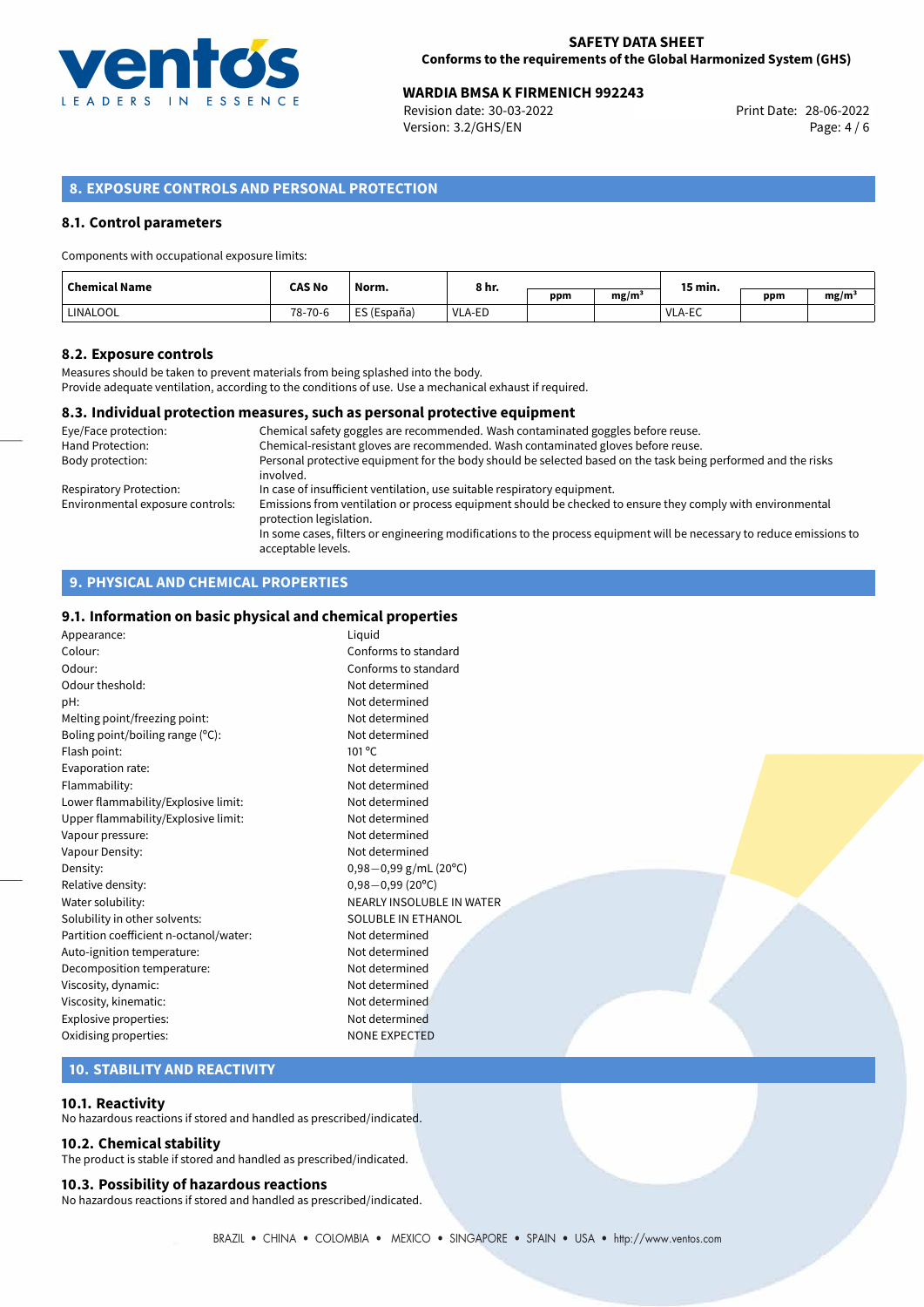

# **WARDIA BMSA K FIRMENICH 992243**<br>28-06-2022 Print Date: 28-06-2022 Print Date: 28-06-2022

Revision date: 30-03-2022 Version: 3.2/GHS/EN Page: 5 / 6

#### **10.4. Conditions to Avoid**

Conditions to Avoid: Excessive heat, flame or other ignition sources.

#### **10.5. Incompatible materials**

Avoid contact with strong acids and bases and oxidizing agents.

#### **10.6. Hazardous decomposition products**

During combustion may form carbon monoxide and unidentified organic compounds.

# **11. TOXICOLOGICAL INFORMATION**

| <b>Acute toxicity</b>             | May be harmful if swallowed. May ne harmful in contact with skin.         |
|-----------------------------------|---------------------------------------------------------------------------|
| <b>Skin corrosion/irritation</b>  | Causes skin irritation.                                                   |
| Serious eye damage/irritation     | Causes serious eye damage.                                                |
| Respiratory or skin sensitisation | May cause an allergic skin reaction.                                      |
| <b>Germ cell mutagenicity</b>     | Based on the data available, the criteria for classification are not met. |
| Carcinogenicity                   | Based on the data available, the criteria for classification are not met. |
| <b>Reproductive toxicity</b>      | Based on the data available, the criteria for classification are not met. |
| <b>STOT-single exposure</b>       | Based on the data available, the criteria for classification are not met. |
| <b>STOT-repeated exposure</b>     | Based on the data available, the criteria for classification are not met. |
| <b>Aspiration hazard</b>          | Based on the data available, the criteria for classification are not met. |

## **12. ECOLOGICAL INFORMATION**

#### **12.1. Toxicity**

**Assessment:** Harmful to aquatic life. **Experimental/calculated data:** No information available.

#### **12.2. Degradability**

No information available.

## **12.3. Bioaccumulative potential**

No information available.

# **12.4. Soil mobility**

No information available.

#### **12.5. Other adverse effects**

See also sections 6, 7, 13 and 15 Do not allow to get into waste water or waterways.

## **13. DISPOSAL CONSIDERATIONS**

#### **13.1. Waste treatment methods**

Dispose of in accordance with national and local environmental regulations.

## **14. TRANSPORT INFORMATION**

|                                  | ADR/RID/ADN                       |  | <b>IMDG</b>                       |  | <b>IATA-ICAO</b>                  |  |
|----------------------------------|-----------------------------------|--|-----------------------------------|--|-----------------------------------|--|
| 14.1. UN Number                  | Not classified as hazardous goods |  | Not classified as hazardous goods |  | Not classified as hazardous goods |  |
| 14.2. UN Proper Shipping Name    | Not applicable                    |  | Not applicable                    |  | Not applicable                    |  |
| 14.3. Transport Hazard Class(es) | Not applicable                    |  | Not applicable                    |  | Not applicable                    |  |
| 14.4. Packing Group              | Not applicable                    |  | Not applicable                    |  | Not applicable                    |  |
| 14.5. Environmental hazards      | No                                |  | <b>No</b>                         |  | No                                |  |
| Additional information           |                                   |  |                                   |  |                                   |  |

#### **14.6 Special precautions for user**

None known

## **14.7. Transport in bulk according to Annex II of MARPOL 73/78 and the IBC Code**

No information available